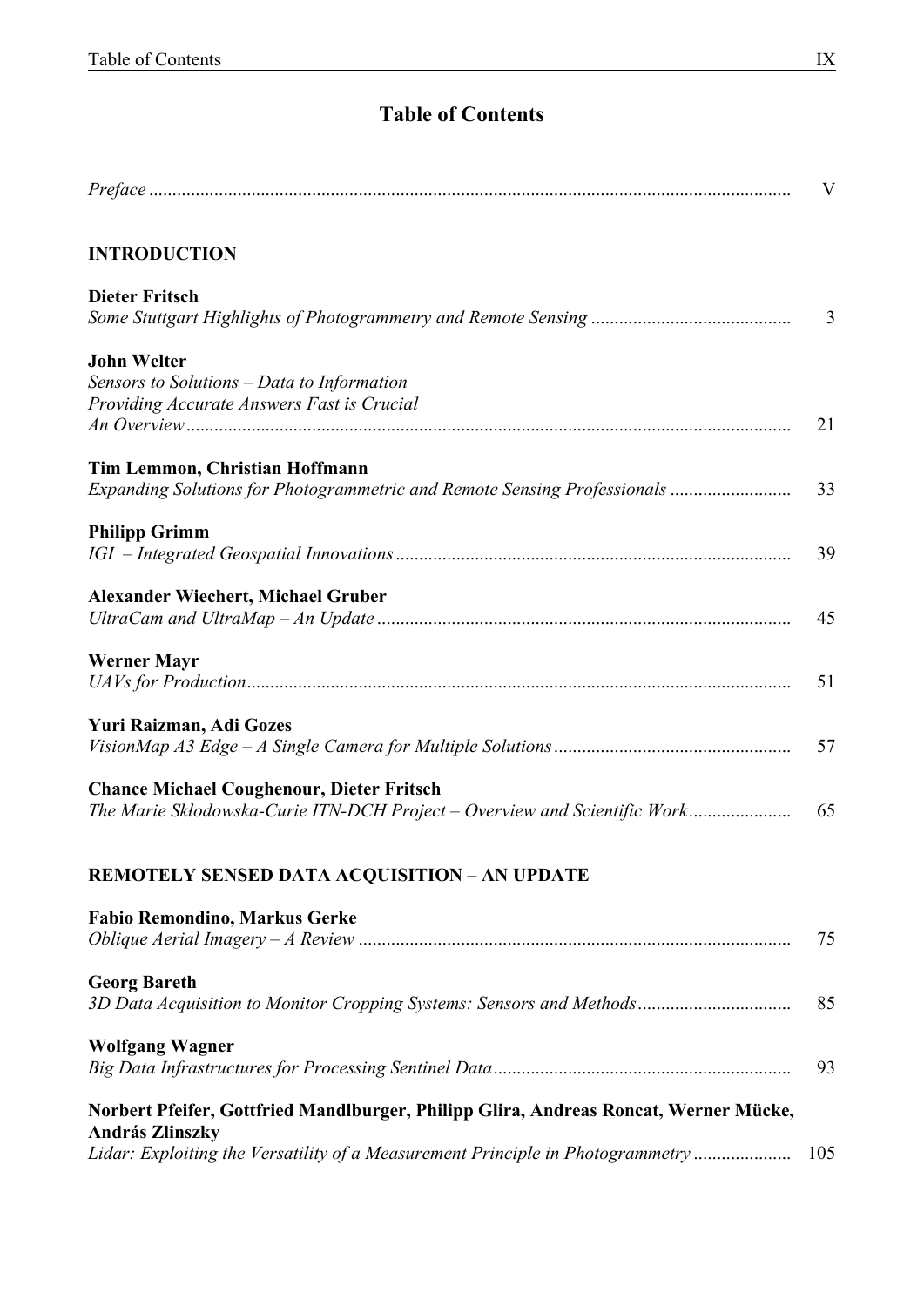| <b>Norbert Haala, Mathias Rothermel</b>                                                                            | 119 |
|--------------------------------------------------------------------------------------------------------------------|-----|
| <b>Ismael Colomina</b><br>On Trajectory Determination for Photogrammetry and Remote Sensing:                       | 131 |
| Heiko Hirschmüller, Korbinian Schmid, Michael Suppa                                                                | 143 |
| <b>Christian Heipke, Franz Rottensteiner</b>                                                                       | 155 |
| <b>Helmut Mayer</b>                                                                                                |     |
| Konrad Schindler, Wilfried Hartmann, Michal Havlena                                                                | 175 |
| ADVANCED MODELLING IN PHOTOGRAMMETRY, COMPUTER VISION AND<br><b>COMPUTER GRAPHICS</b>                              |     |
| Andrew Pevar, Lieven Verswyvel, Stamatios Georgoulis, Nico Cornelis,<br><b>Marc Proesmans, Luc Van Gool</b>        | 185 |
| <b>Patrick Tutzauer, Michael Klein</b><br>The 4D-CH Calw Project - Spatio-temporal Modelling of Photogrammetry and | 207 |
| Daniel Thalmann, Hui Liang, Junsong Yuan                                                                           |     |
| <b>Hans-Gerd Maas</b><br>Photogrammetric Techniques for Spatio-temporal Analyses of                                | 229 |
| <b>Manfred Buchroithner</b><br>High up and Deep below - Dynamic 3D Cartography at the Roof of the World            | 235 |
| George Vosselman, Sander Oude Elberink, Marc Post, Jantien Stoter, Biao Xiong                                      | 247 |
| <b>Clive Fraser</b>                                                                                                | 257 |
| <b>Yvain Tisserand, Nadia Magnenat-Thalmann</b>                                                                    | 269 |